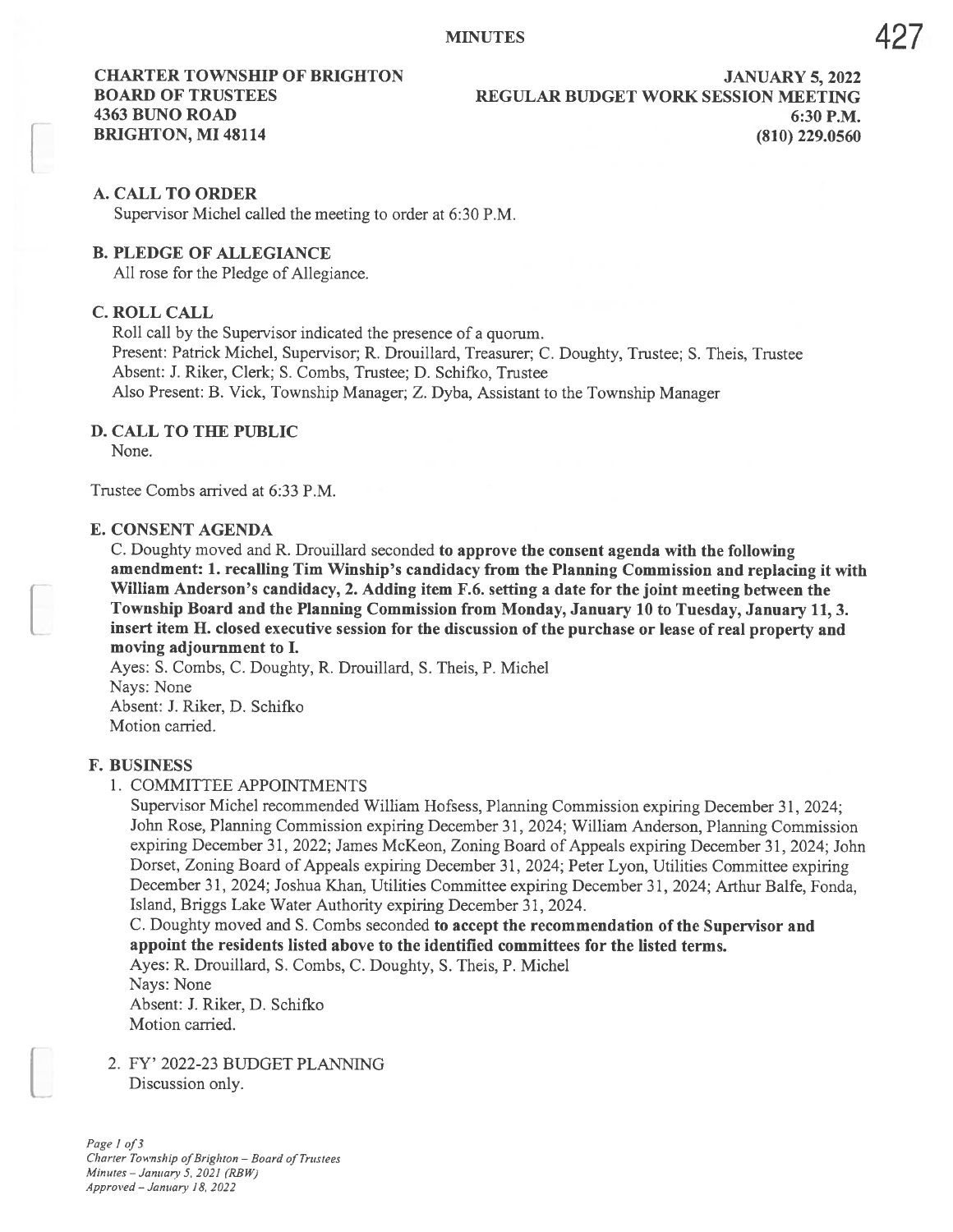- 3. REVIEW OF HEALTH INSURANCE AND PA 152 ACTION C. Doughty moved and S. Theis seconded to exempt the Charter Township of Brighton from the requirements of The Publicly Funded Health Insurance Contribution Act. Ayes: C. Doughty, S. Combs, R. Drouillard, S. Theis, P. Michel Nays: None Absent: J. Riker, D. Schifko Motion carried.
- 4. MERS HEALTH CARE SAVINGS PROGRAM (HCSP) S. Theis moved and R. Drouillard seconded that the Township Board adopt the amendment to the MERS Healthcare Savings Program as presented. Ayes: C. Doughty, R. Drouillard, S. Theis, P. Michel Nays: S. Combs Absent: J. Riker, D. Schifico Motion carried.
- 5. AUTHORIZATION OF PURCHASE Lift Station #6 Pump Replacement, Emergency Purchase S. Theis moved and S. Combs seconded to authorize the Township Manager to make an emergency purchase in the do-not-exceed amount of \$17,583 for the installation of <sup>a</sup> submersible pump for Lift Station #6.

Ayes: S. Combs, C. Doughty, R. Drouillard, S. Theis, P. Michel Nays: None Absent: J. Riker, D. Schifko Motion carried.

6. RESCHEDULED JOINT MEETING -Board of Trustees and Planning Commission C. Doughty moved and S. Theis seconded to have the meeting on January 11, 2022 between the Board of Trustees and the Planning Commission to discuss the planning of Weber Park. Ayes: S. Combs, C. Doughty, R. Drouillard, S. Theis, P. Michel Nays: None Absent: J. Riker, D. Schifico Motion carried.

# G. CALL TO THE PUBLIC

None.

## H. CLOSED EXECUTWE SESSION

Purchase or Lease of Real Property C. Doughty moved and R. Drouillard seconded to go into closed executive session for the purpose of discussing the purchase or lease of real property. Ayes: R. Drouillard, S. Combs, C. Doughty, S. Theis, P. Michel Nays: None Absent: J. Riker, D Schifico Motion carried.

The Board went into closed session at 8:10 P.M. The Board came out of closed session at 8:42 P.M.

# I. ADJOURNMENT

C. Doughty moved and S. Combs seconded to adjourn. Ayes: S. Theis, S. Combs, C. Doughty, R. Drouillard, P. Michel Nays: None Absent: J. Riker, D. Schifico

Page 2 of 3 Charter Township of Brighton - Board of Trustees Minutes — January 5. 2022 (RBW) Approved — January 18, 2022